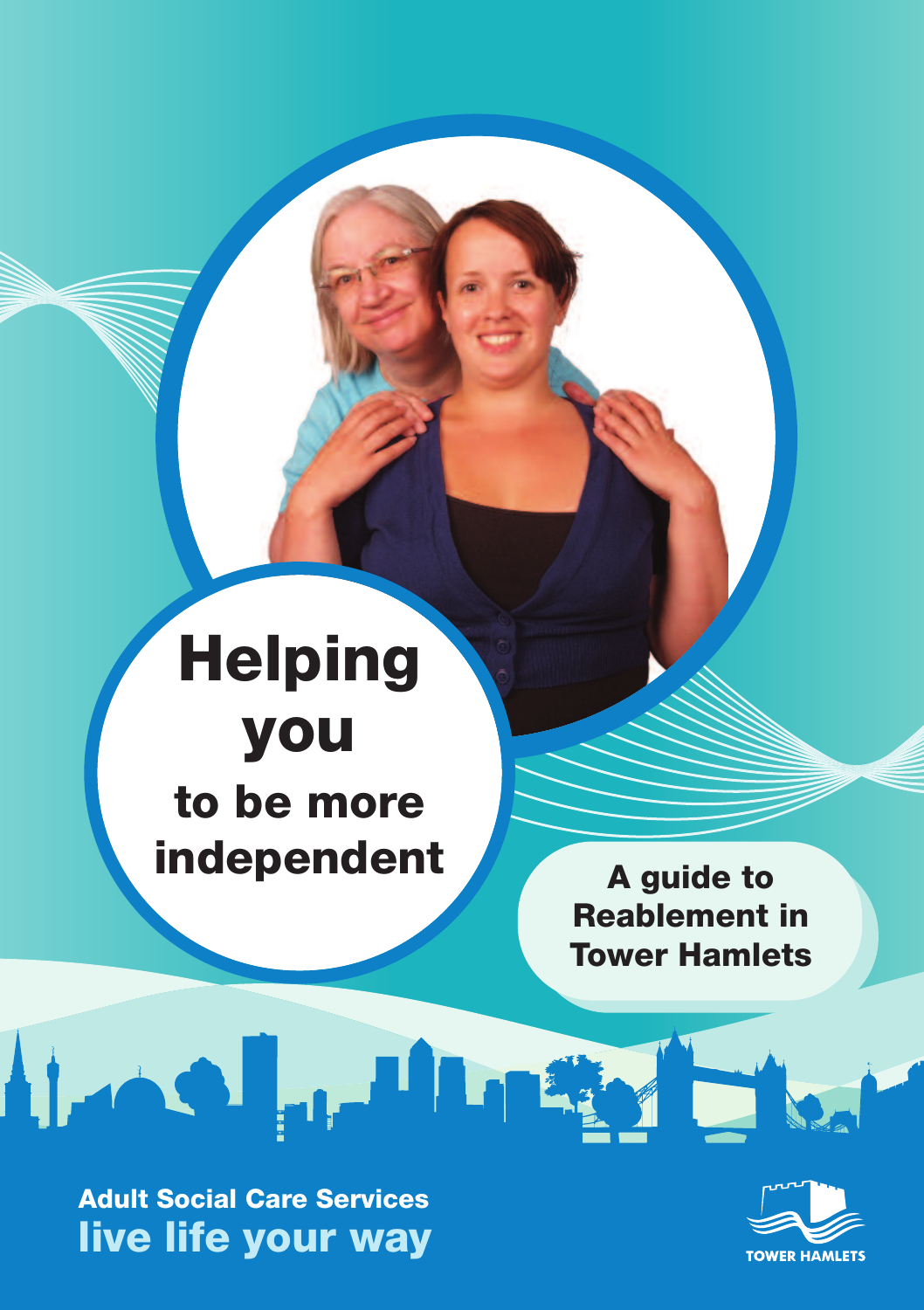

# **What is Reablement?**

You are the expert on your life and how you want to live.

Reablement is a short-term support service that can help you to regain your skills or ability to cope with every day tasks, and help you live as independently as possible.

You might have lost your confidence or ability to do things for yourself because of an accident, ill health, a disability or a stay in hospital.

If you have recently started to find difficulty with everyday tasks either inside or outside of the home, we can support you to be able to regain your independence and do things for yourself again.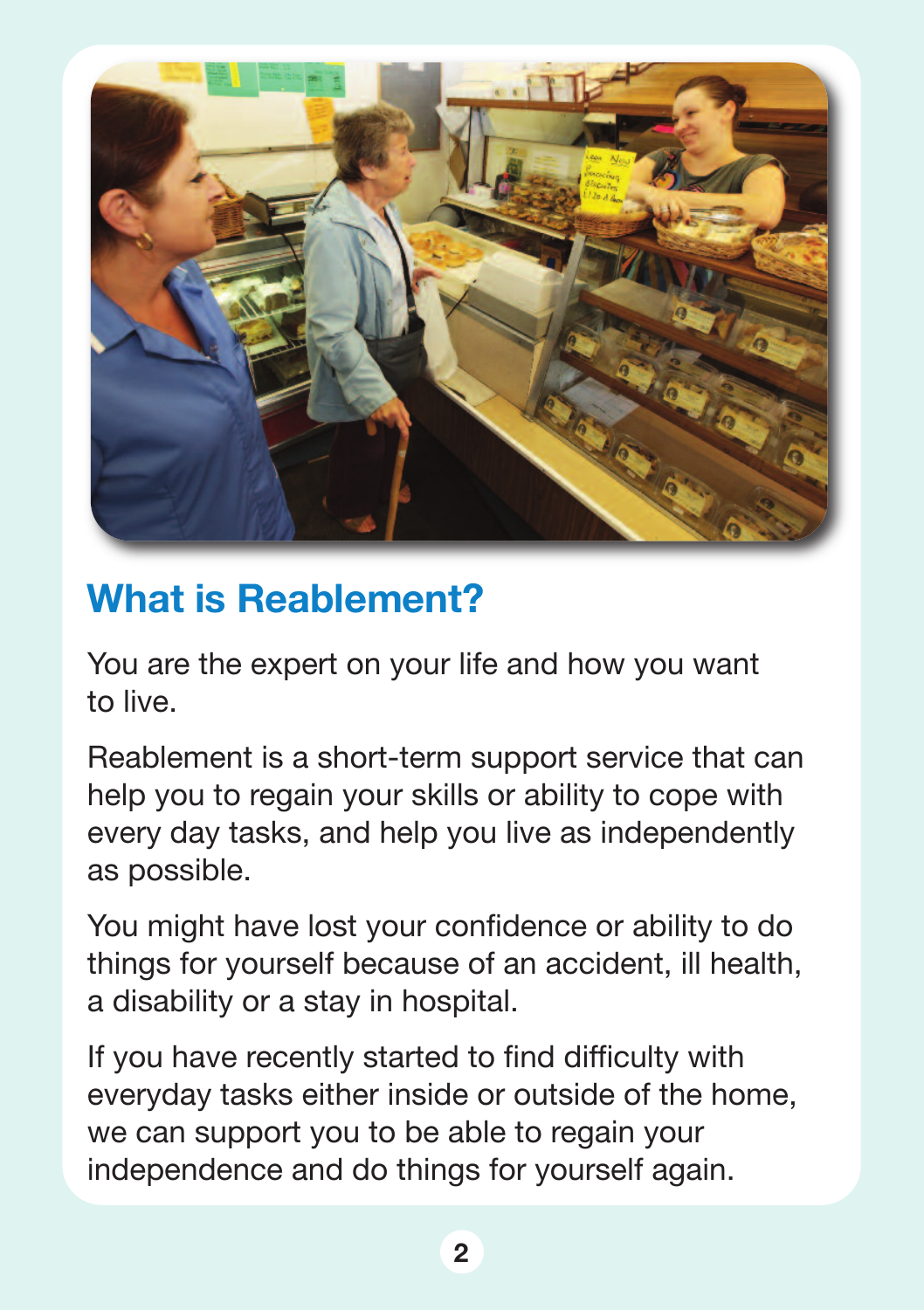#### **Reablement is about:**

- Supporting you to do things for yourself, rather than having other people doing them for you
- Helping you to live in your own home or in the community
- Setting and working towards specific goals that you want to achieve
- Building on and regaining skills to increase confidence and independence
- Providing equipment or adapting your home
- Reducing the need for ongoing long term support

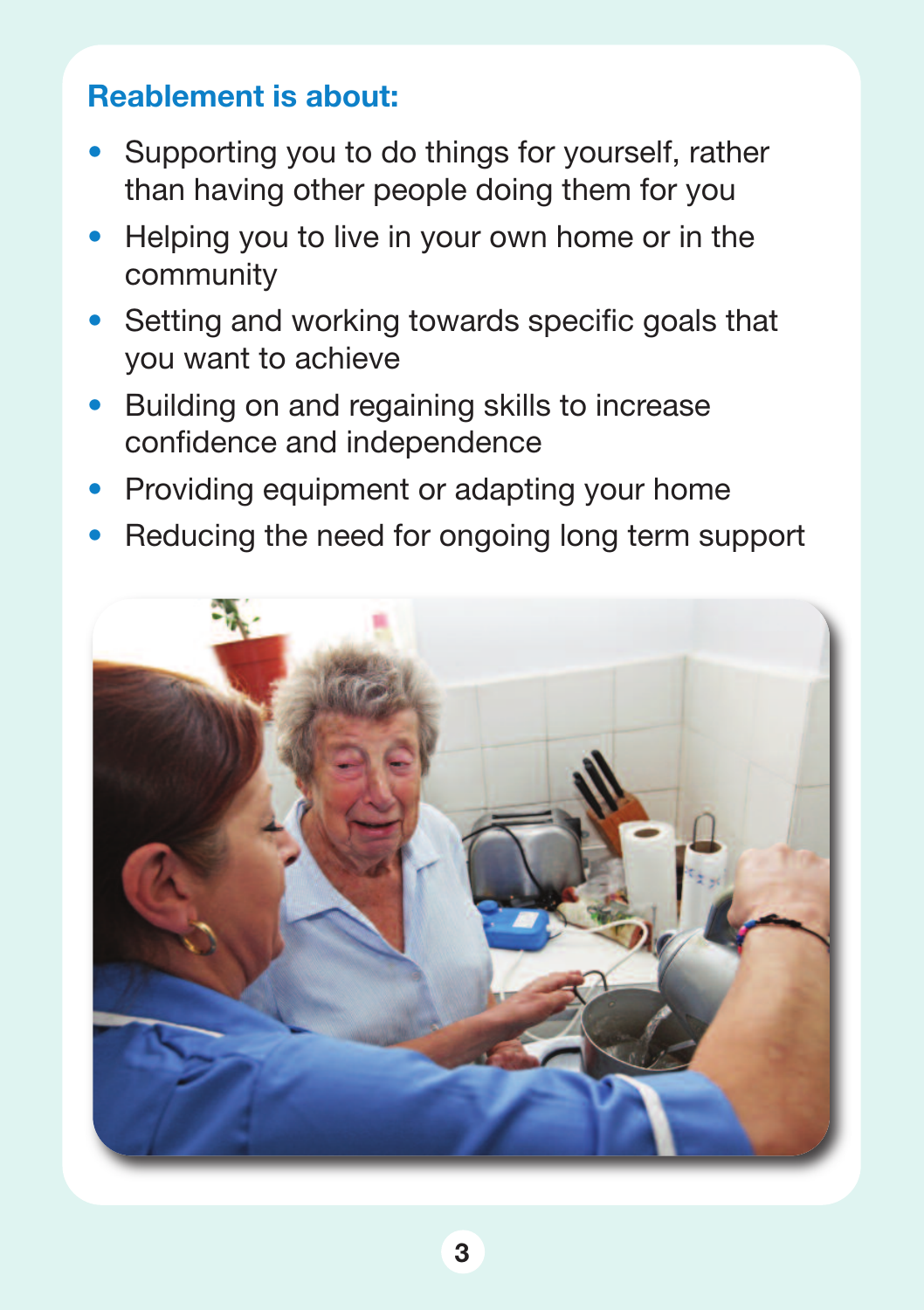# **What kind of tasks will you support me to do on my own?**

We will discuss with you what tasks you need support with. We will then come up with a plan on how you will get better at doing these tasks for yourself.

We call this your **reablement programme**.

Your reablement programme can include support with tasks such as:

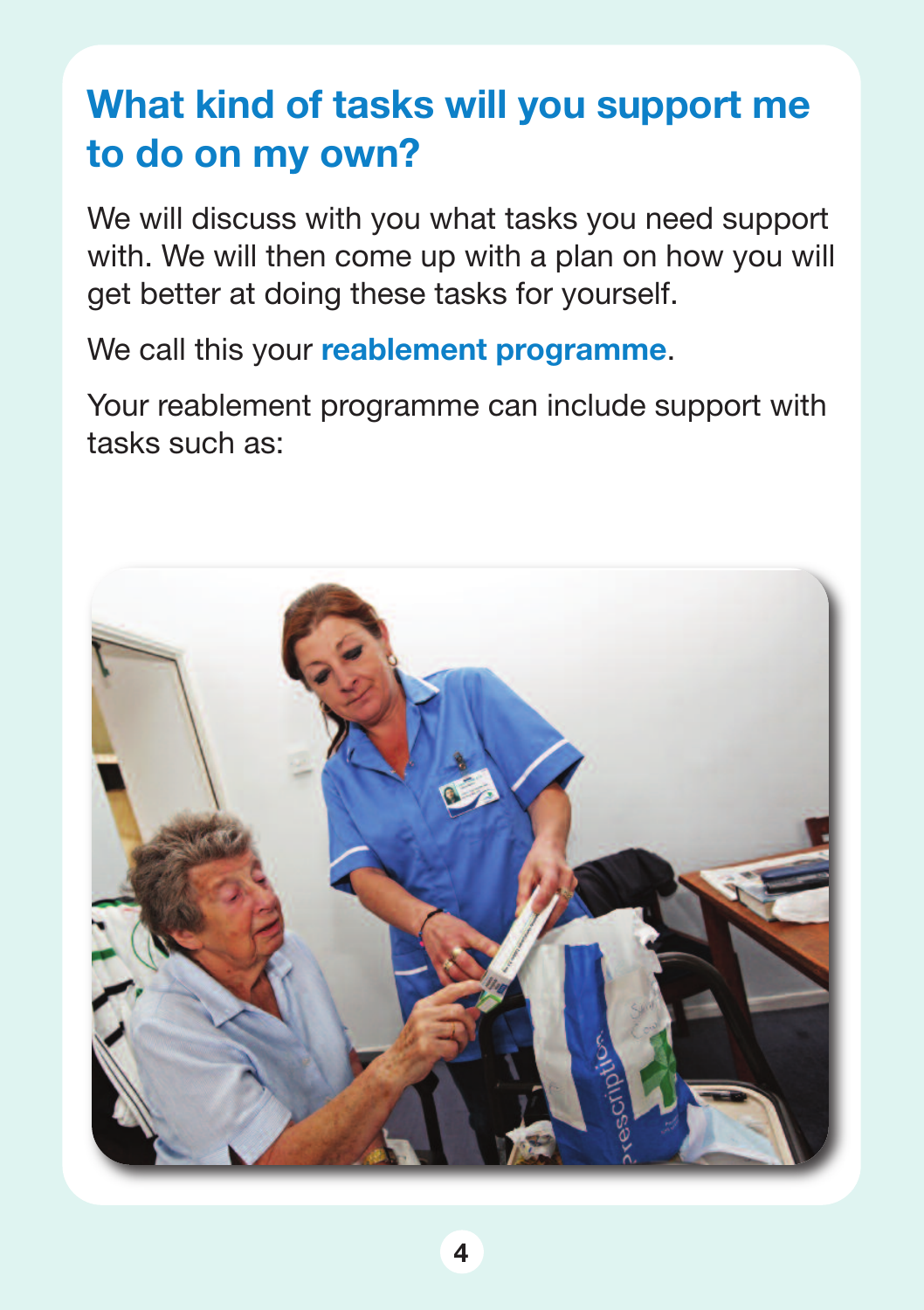- Getting washed and dressed
- Bathing
- Using the toilet
- Taking care of your health or managing your medication
- Preparing snacks and meals
- Completing your laundry and housework
- Doing the shopping
- Getting out and about
- Accessing social activities

And much more!

Your reablement programme will be tailored to your individual needs, and the level of support we provide will change depending on how you progress in meeting your goals.

# **How long will my reablement programme last?**

How long your reablement programme lasts depends on your individual circumstances and how you progress in meeting your goals.

The longest a programme can usually last is up to six weeks. After this time your situation will be reviewed.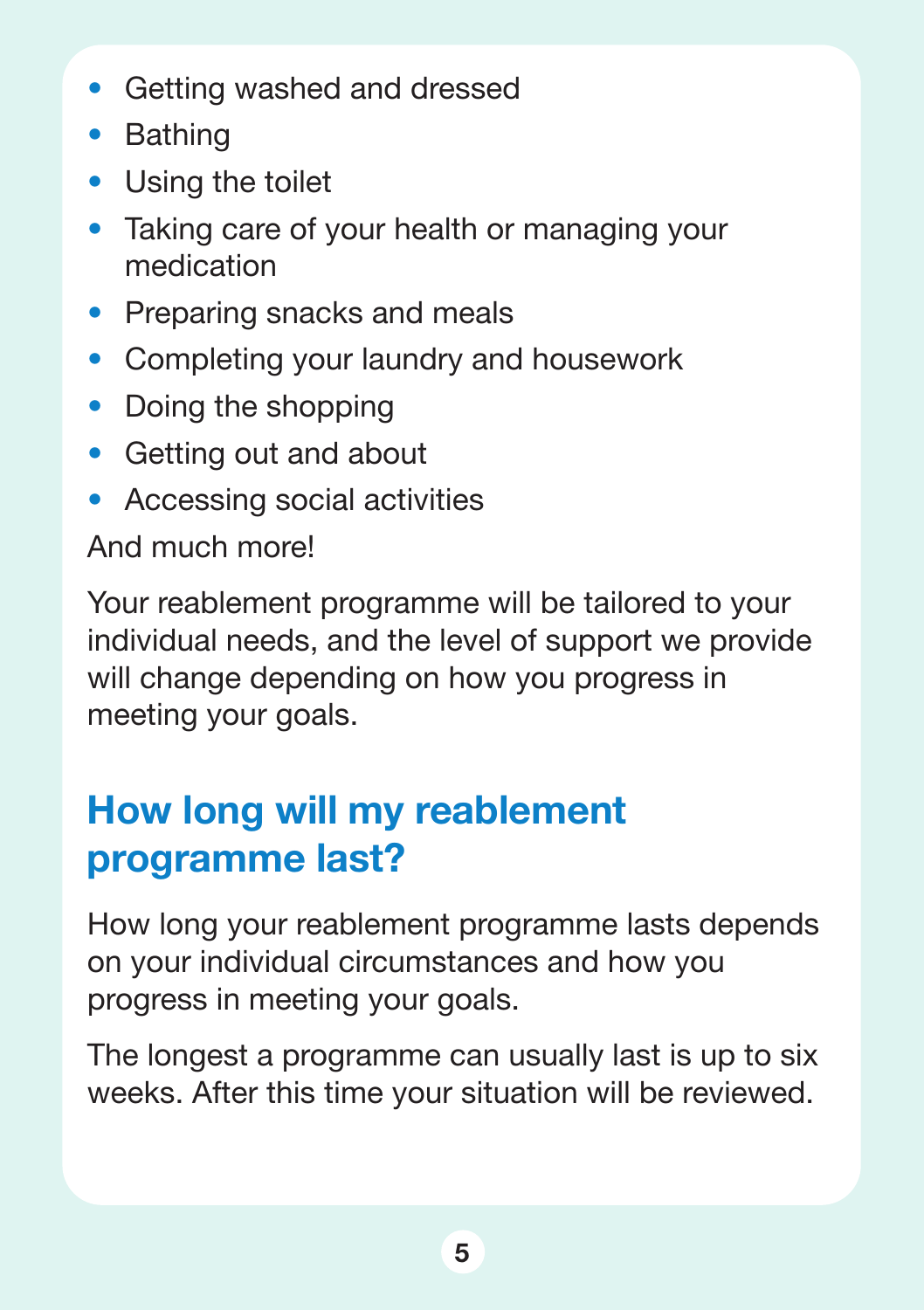

### **What happens if I still need support after Reablement?**

If you still need ongoing support after reablement, we will discuss your options with you to find out whether you would qualify for ongoing support, and how we can help you further.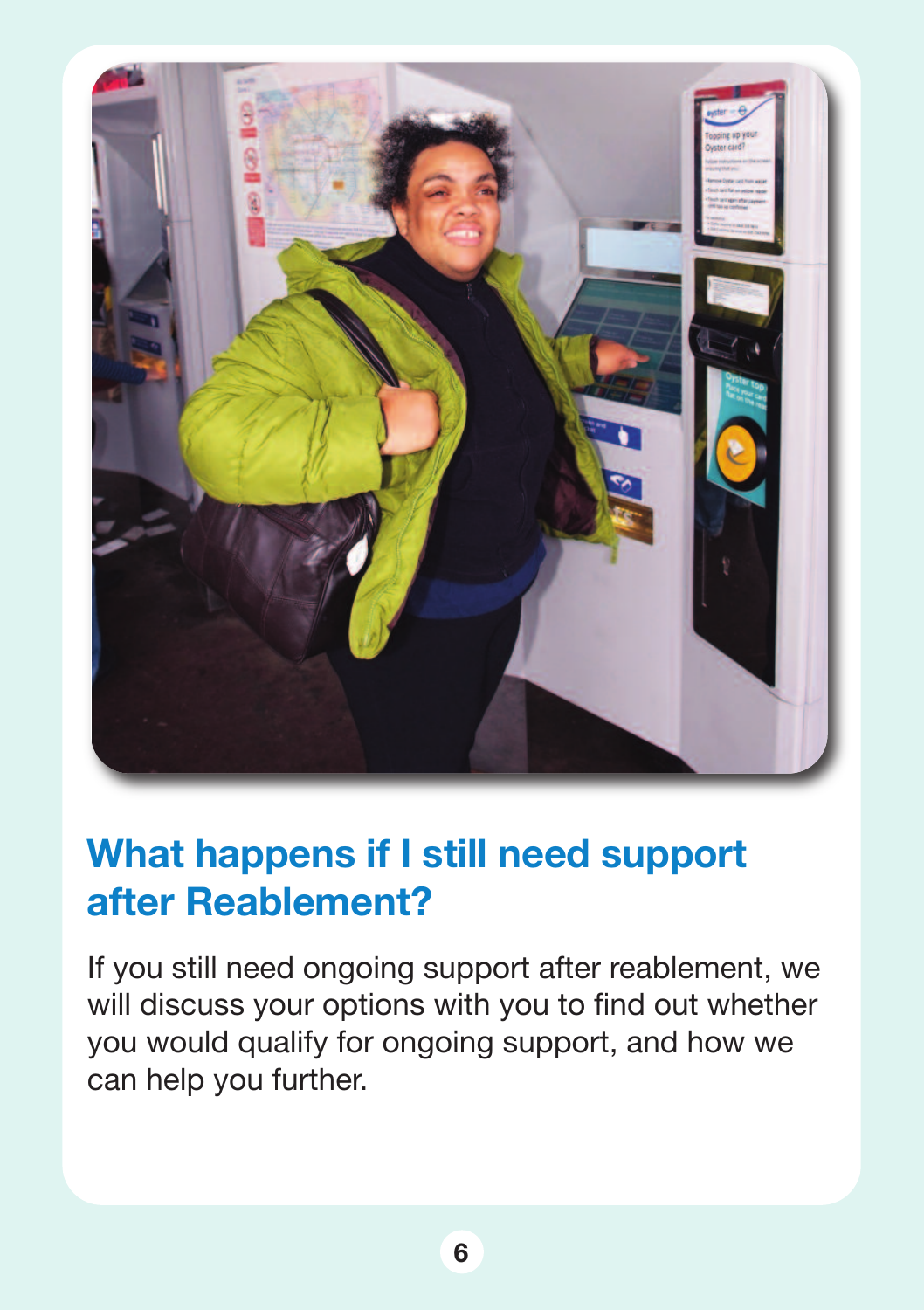### **Who can get reablement?**

You can get reablement if you are:

- Over 18 years old
- Live in Tower Hamlets
- Have recently lost some of your skills, confidence, or independence.

When you first contact us, we will discuss with you your situation, the things you need support with, and how we can help you to be as independent as possible.

This process is commonly called an **assessment**.

Your assessment will help us to understand your social care needs, and if you can benefit from the reablement service.

If reablement is not right for you, we will see if we can put you in touch with other community organisations, and look at other ways in how we can support you to be more independent.

# **Will I have to pay for reablement?**

There is no charge for reablement.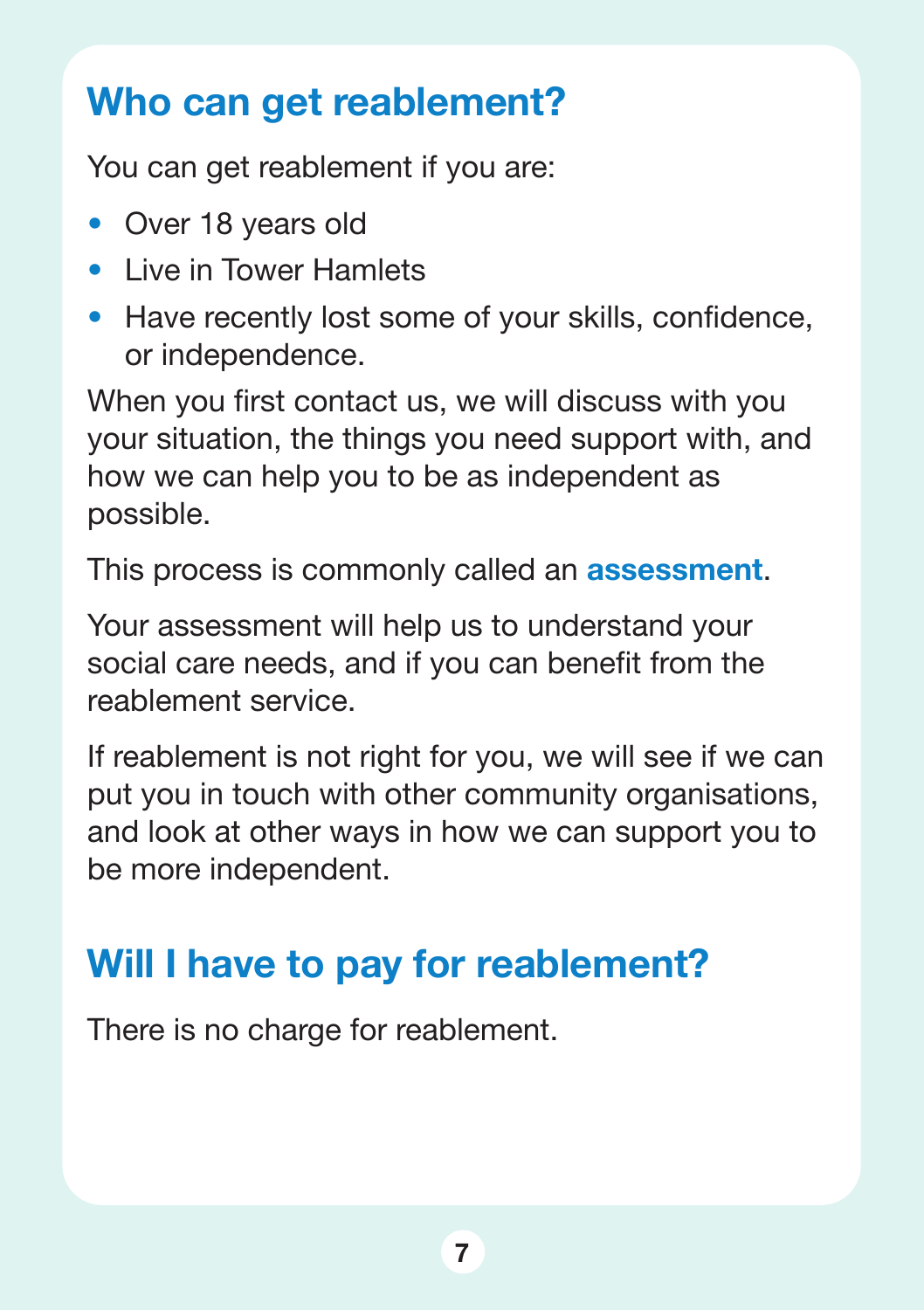# **What if I am not happy with my reablement service?**

We want to provide excellent health and social care services.

If you have any comments or suggestions that could help make our services better, we would like to hear from you. It is also important for us to know when things are not working well.

Please get in touch if you have any concerns or would like to make a complaint.

Telephone: 0800 374 176

Email: complaints@towerhamlets.gov.uk

Post Freepost Plus RRBZ-UCYT-ZLRX The Complaints Officer, Tower Hamlets Mulberry Place 5 Clove Crescent London E14 2BG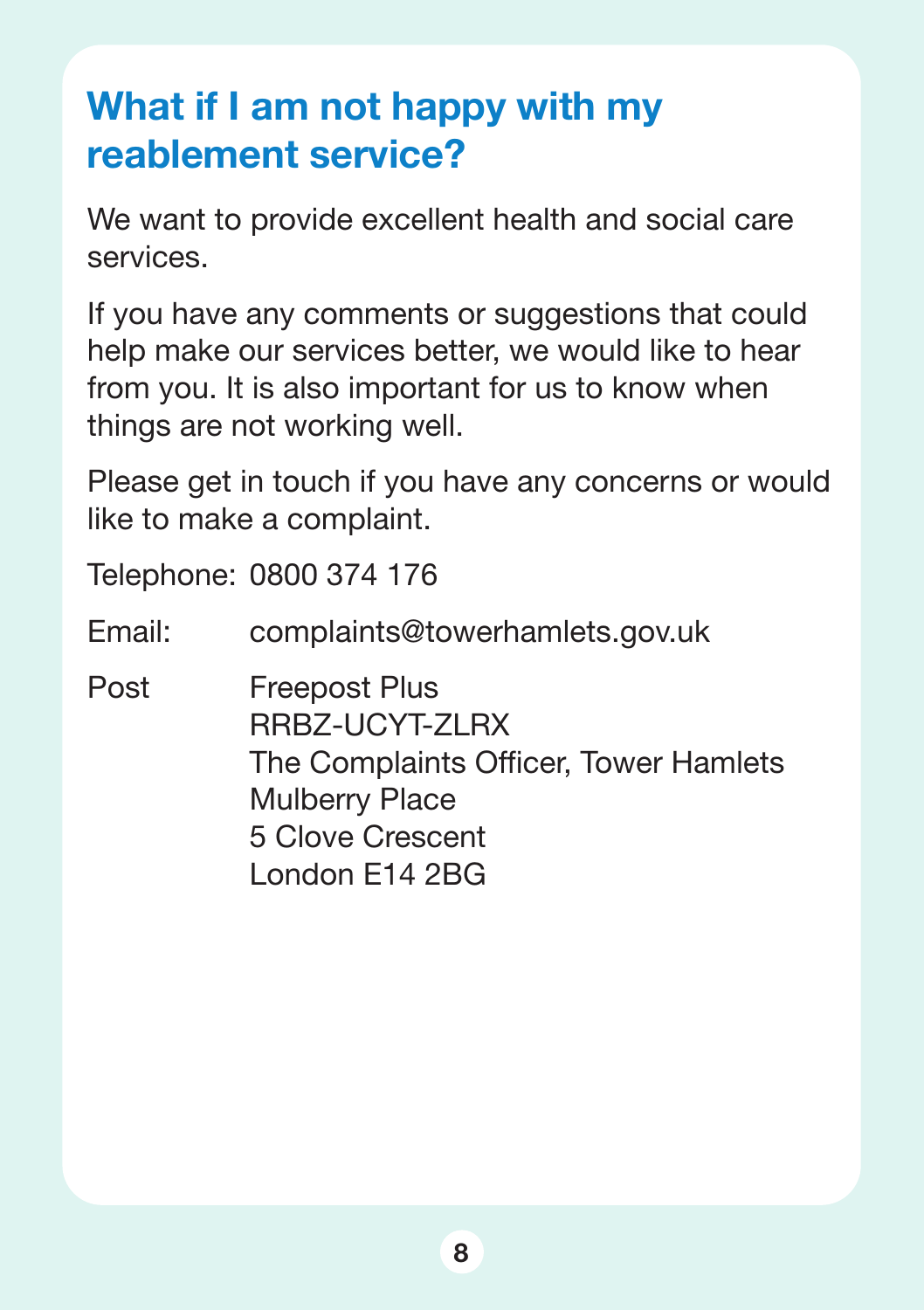

#### **Keeping you safe**

We are committed to keeping you as safe as possible and preventing any kind of abuse of harm.

Any adult can be at possible risk of abuse due to disability, illness, or frailty. Abuse could be physical, sexual, emotional or financial but it also includes neglect and discrimination.

If you have any concerns about abuse, please contact us immediately, or dial 999 in an emergency.

We will provide help and support in taking action to end the abuse as well as ensuring that the abuse does not happen again.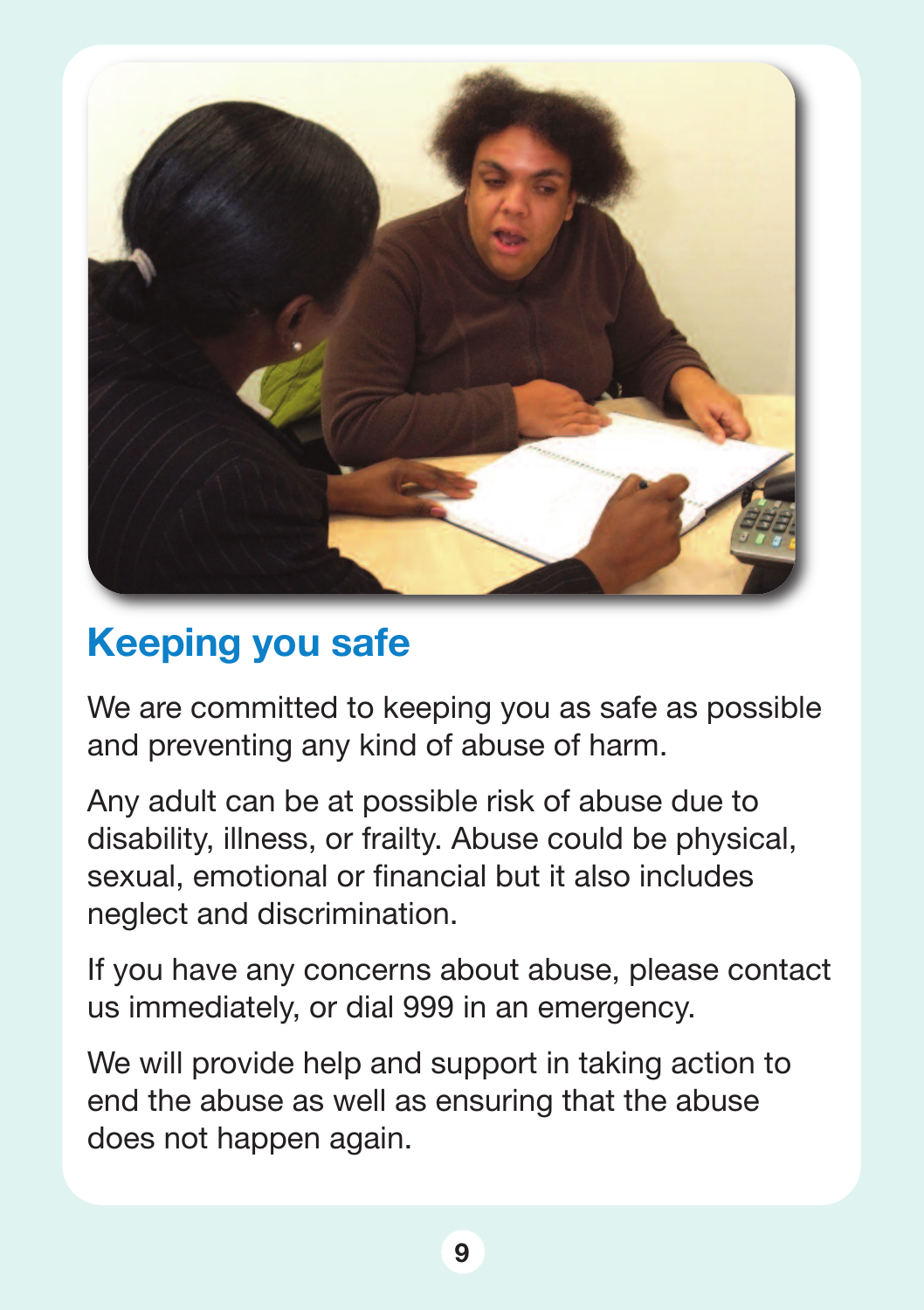# **Where can I find out more about Reablement?**

You can either ask the person who carries out your assessment or review, or contact our First Response Service on:

Phone: 020 7364 5005 (Monday to Friday, 9am to 5pm)

#### Email: adultcare@towerhamlets.gov.uk

Visit our website:

www.towerhamlets.gov.uk/socialcare

After 5pm and on weekends, for emergency situations you can call our Out Of Hours Team on 020 7364 4079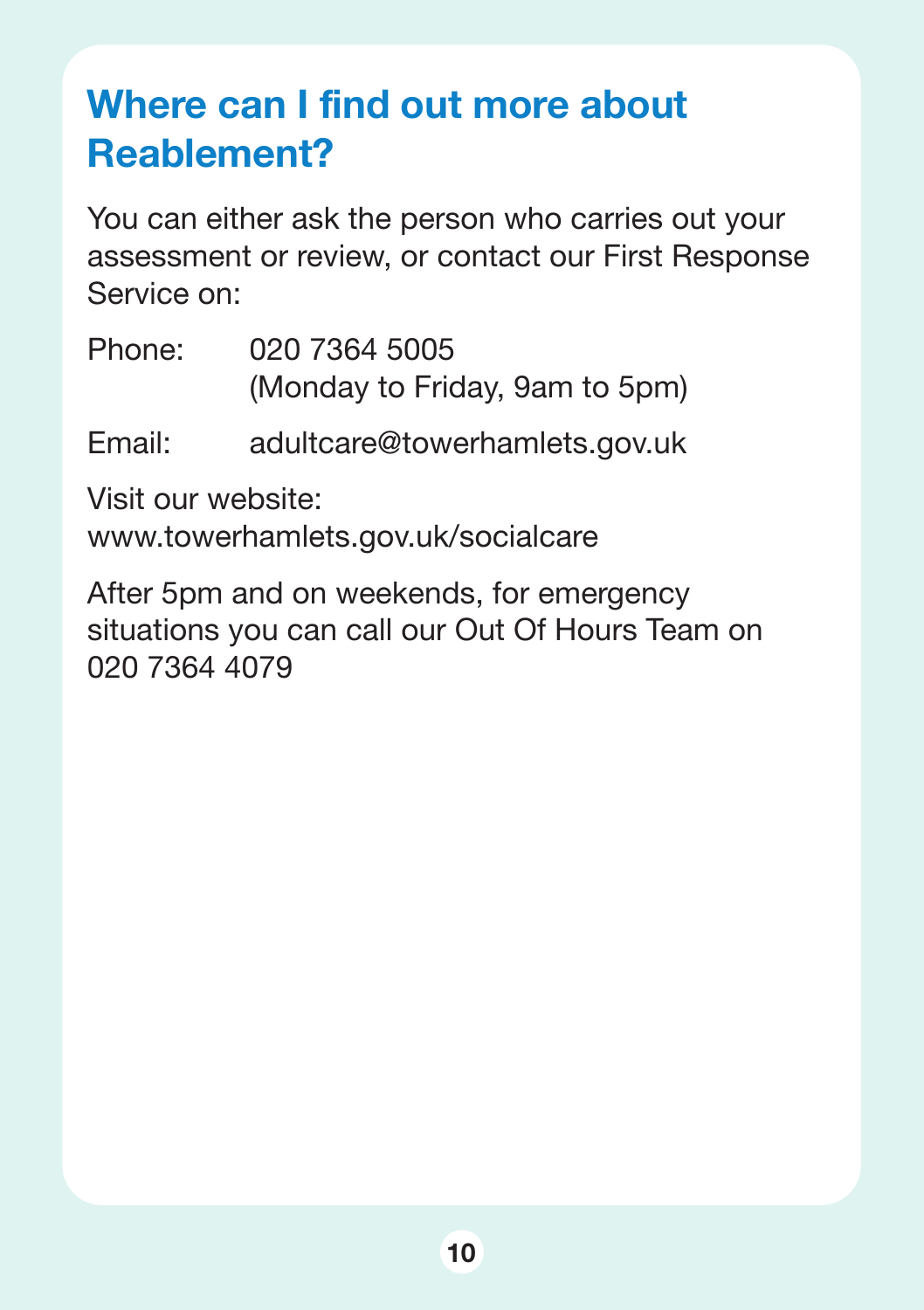#### **Translations**

Monday - Friday 9.00am - 5.00pm



100279

For free translation phone English

Somali Turjubaan lacag la'aan ah ka soo wac telefoonka.

বিনাখরচে অনুবাদের জন্য টেলিফোন করুন Bengali/Sylheti

欲索取免費譯本,請致電。 **Chinese** 

Translations also available in audio, large print or braille, phone 0800 952 0119

Version 7 - 9/2006

© Newham Language Shop